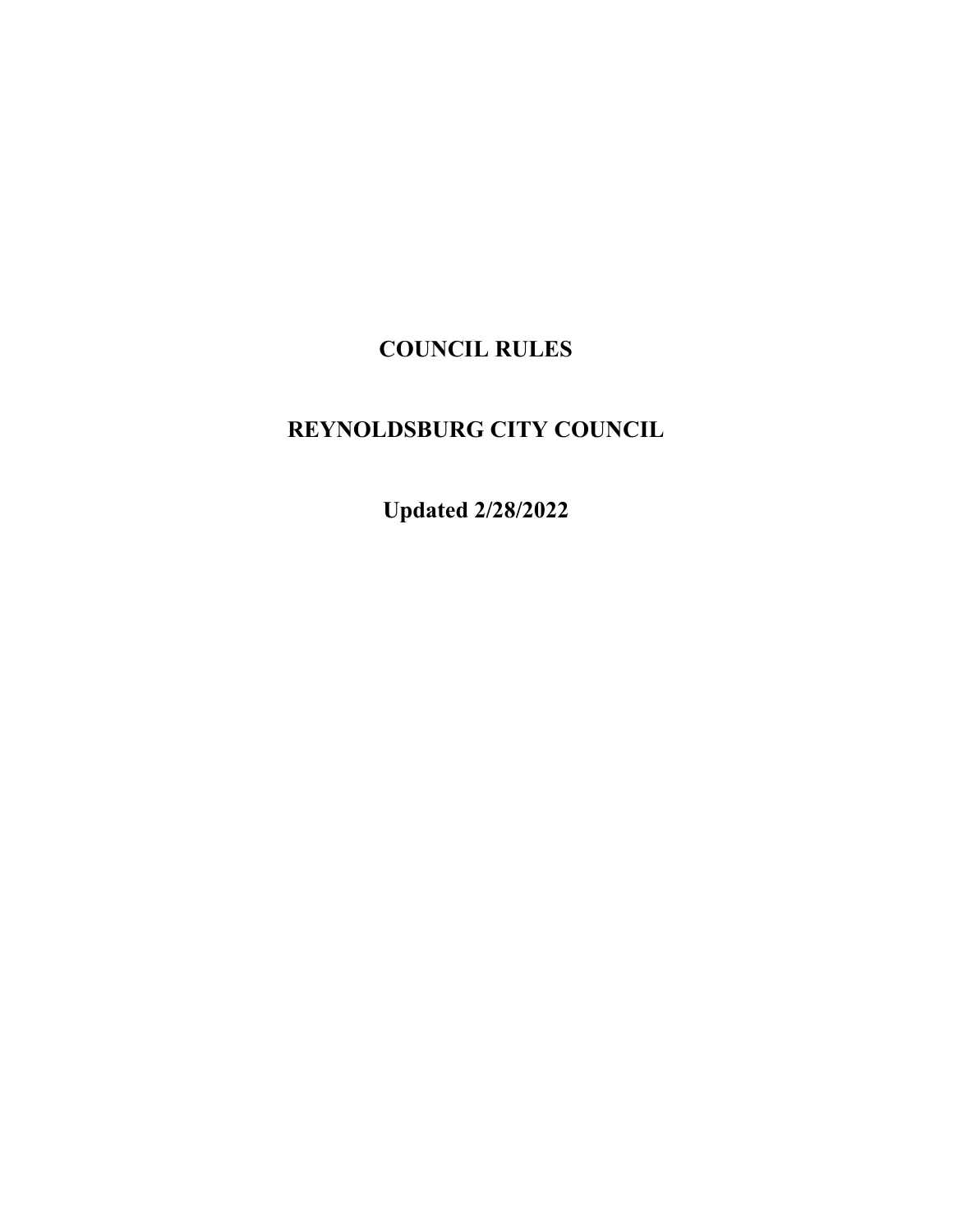## COUNCIL RULES OF PROCEDURE CITY OF REYNOLDSBURG, OHIO

## EFFECTIVE 2020

|                                             | $\mathfrak{Z}$ |
|---------------------------------------------|----------------|
|                                             | $\mathfrak{Z}$ |
|                                             | 6              |
|                                             | 7              |
|                                             | 10             |
|                                             | 12             |
|                                             | 12             |
|                                             | 14             |
|                                             | 15             |
| Article X - Expenditure of Council Funds    | 15             |
| Article XI - Council Rules and Organization | 16             |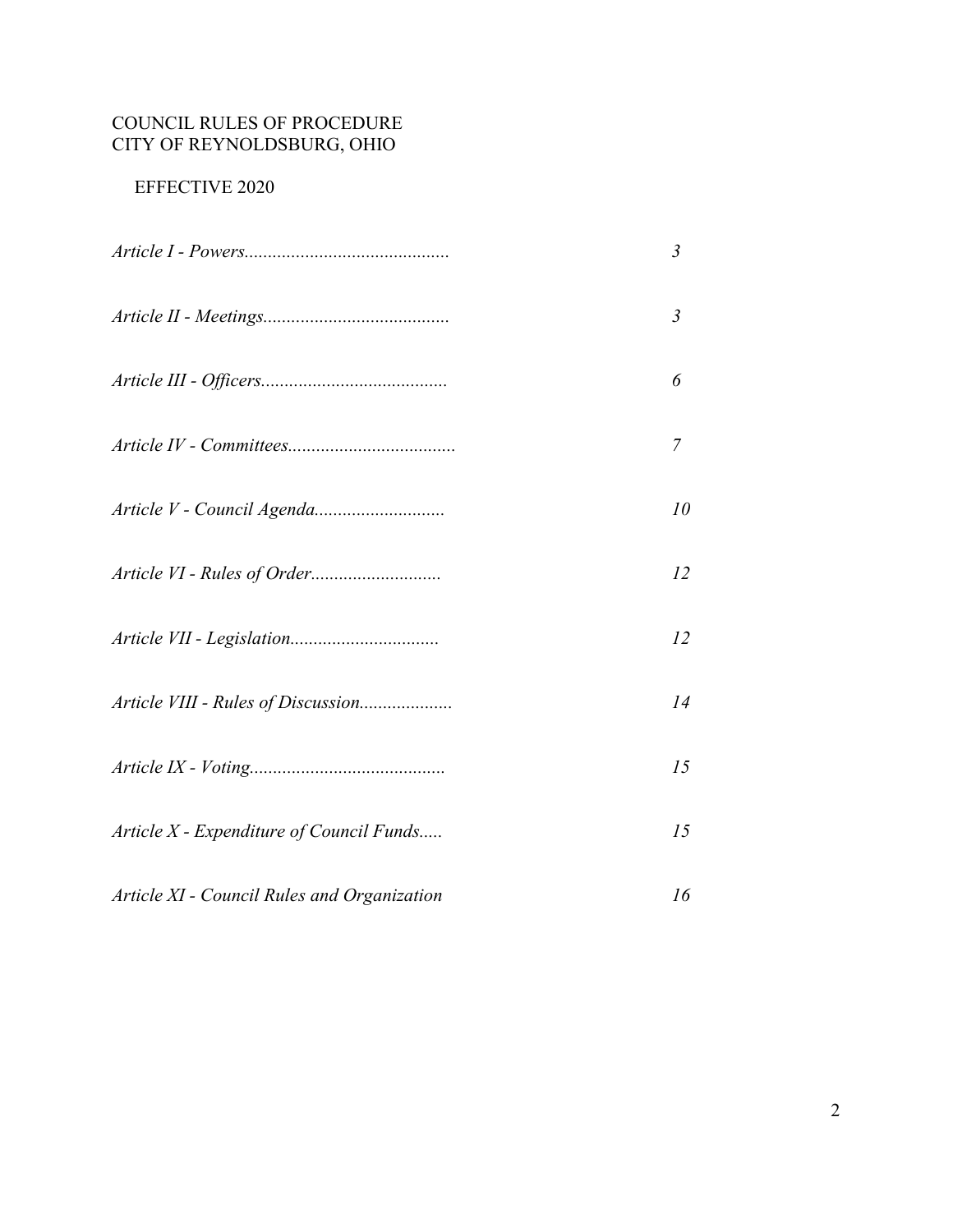#### COUNCIL RULES OF PROCEDURE CITY OF REYNOLDSBURG, OHIO REVISED 2018

## ARTICLE I - POWERS

No provision or section of these rules, which conflicts with or restricts those rights provided by the Constitution of the United States, the Constitution of the state of Ohio, the City of Reynoldsburg Charter, or the Revised Code of Ohio, shall have any force or effect.

SECTION 1. Section 731.05 Revised Code. Council takes due notice of the statutory limitation of powers set forth in Section 731.05 of the Revised Code of Ohio as follows: the powers of the legislative authority of a city shall be legislative only, unless otherwise provided in Title VII of the Revised Code or the City of Reynoldsburg Charter (CRC). All contracts, requiring the authorization of the legislative authority for their execution, shall be entered into and conducted to performance by the board or officers having charge of the matters to which they relate. After the authority to make such contracts has been given and the necessary appropriation made, the legislative authority shall take no further action thereon.

**SECTION 2.** Section 3.08 CRC. Council shall exercise all legislative powers of the City and all powers granted to municipal corporations by the Constitution and laws of Ohio, which are not reserved by the Charter to other officers of the City, and which are not inconsistent with the Charter.

SECTION 3. Council is the legislative and policy-making body of the City. Except as otherwise provided under the City Charter, Council shall enact local legislation, adopt budgets, determine policies, and other measures in order to carry out municipal functions involving the City.

SECTION 4. Council shall adopt, by a simple majority vote, its own Rules of Council, which shall not conflict with the City Charter, shall remain in effect until amended, changed, or repealed by a majority vote of the Council, shall go into effect immediately unless a later date is specified, and shall not be subject to initiative or referendum.

#### ARTICLE II - MEETINGS

SECTION 1. Definitions

As used in these Rules:

- 1. "Clerk" means the Clerk of Council.
- 2. "Assistant Clerk" means the Assistant Clerk of Council.
- 3. "Day" means calendar day.
- 4. "Meeting" means any prearranged discussion of the public business of Council by a majority of its members.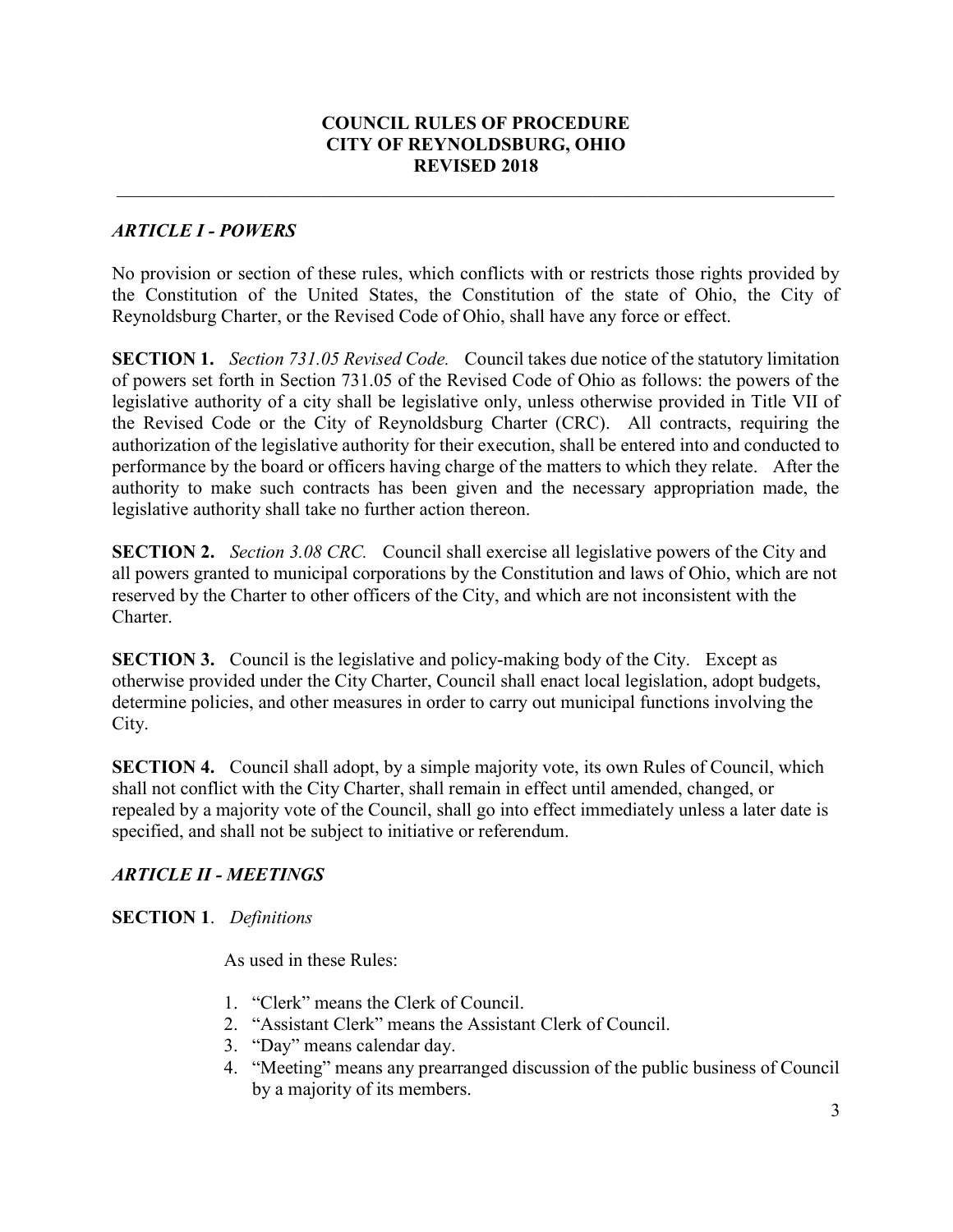- 5. "Oral Notification" means notification given orally, either in person or by telephone directly to the person for whom such notification is intended, or by leaving an oral message for such person at the address, or if by telephone, at the telephone number of such person as shown on the records kept by the Clerk, under these Rules.
- 6. "Post" means to post in an area accessible to the public during the usual business hours at the Office of the Clerk and at the following location - First Floor, Municipal Building.
- 7. "Published" means published on the City's website, as defined in Section 4.14 CRC.
- 8. "Quorum" means a quorum at any meeting of Council shall consist of four (4) members of Council.
- 9. "Written Notification" means notification in writing, mailed, e-mailed, faxed, or delivered to the address of the person for whom notification is intended, as shown on the records, kept by the Clerk under these Rules or in any way delivered to such person. If mailed, the notification shall be mailed by first class mail, deposited in the U.S. Postal Service mailbox no later than the second day preceding the day of the meeting to which the notification refers providing that at least one regular mail delivery day falls between the day of mailing and day of the meeting.

## SECTION 2. Types of Meetings

- a. Regular Meetings. Council shall meet in regular session on the second and fourth Mondays of each month, unless such day is a nationally recognized holiday, in which case, the regular session may be held on the immediately succeeding Tuesday.
- b. Special Meetings. The Mayor, or any three members of Council, may call special meetings with at least a twenty-four (24) hour notice to each Councilmember personally served or left at his or her usual place of residence - i.e. (Sec. 3.07(b) CRC)
- c. Executive Session Meetings. Council may call an Executive Session at any time prior to or doing a meeting. Executive Sessions shall be closed, private, and confidential; and shall be held in accordance with the Ohio Revised Code 121.22 (g). These meetings are to be noted on the agenda of regular meetings, when possible. A motion that includes the general purpose of the Executive Session, as specified in the Ohio Revised Code 121.22 (g) and passed by a majority is required for Council to recess into Executive Session.

SECTION 3. Time and Place of Meetings. All regular meetings of Council shall be held in accordance with Section 3.07 CRC. All Special meetings shall be at a time and place as described in Article II, Section 4, Item B. Meetings of Council will normally be held in the room designated as Council Chambers in the Municipal Building in the City of Reynoldsburg; however, Council may, by affirmative vote of a majority of members, designate any other location necessary for the orderly conduct of Council affairs. Such meeting place must be within the City of Reynoldsburg.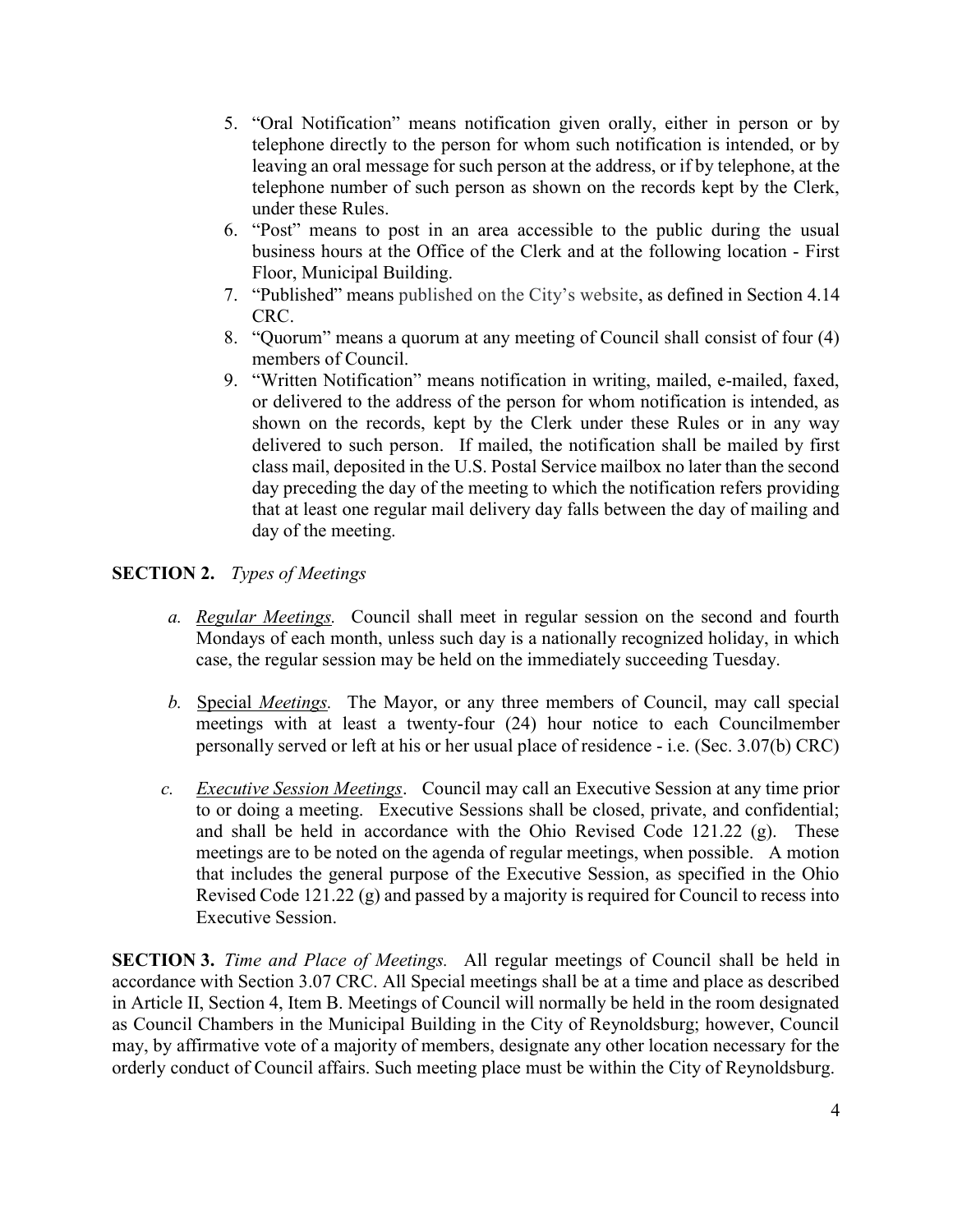SECTION 4. Open Meetings. All meetings of Council shall be held in accordance with the general laws of Ohio pertaining to requirements for open meetings of public bodies - i.e., (Sec. 3.07(d) CRC)

#### A. NOTICE OF REGULAR AND ORGANIZATIONAL MEETINGS

- 1. The Clerk shall post a statement of the times and places of regular meetings for each calendar year, not later than the second day preceding the day of the first regular meeting (other than organizational meeting). The Clerk shall check at reasonable intervals to ensure that each statement remains posted during such calendar year. If, at any time during the calendar year, the time or place of any regular meeting is changed on a permanent or temporary basis, a statement of the time and place of the changed regular meeting shall be posted by the Clerk at least twenty-four (24) hours before the time of the meeting.
- 2. The Clerk shall post a statement of the time and place of any organizational meeting at least twenty-four (24) hours before the time of the organizational meeting.
- 3. Upon the adjournment of any regular or special meeting to another day, the Clerk shall promptly post notice of the time and place of such an adjourned meeting.

#### B. NOTICE OF SPECIAL MEETINGS

1. Except in the case of a special meeting referred to in subsection C, paragraph 3 of this section, the Clerk shall post a statement of the time, place, and purposes of such meeting no later than twenty-four (24) hours before the time of a special meeting.

#### C. NOTICE TO MEDIUM OF SPECIAL MEETINGS

- 1. Any news organization or individual that desires to be given advance notification of special meetings shall file with the Clerk a written request. Except in the event of an emergency, requiring immediate official action, as referred to in paragraph 4 of this section, a special meeting shall not be held unless at least twenty-four hours advance notice of the time, place, and purpose of such special meeting is given to the news media, that have requested advance notification.
- 2. In the event of an emergency requiring immediate official action, a special meeting may be held without giving twenty-four (24) hour advance notification thereof to the requesting news medium. Any of the persons calling such meeting or the Clerk shall immediately give oral notification or written notification, or both, of the time, place, and purpose of the special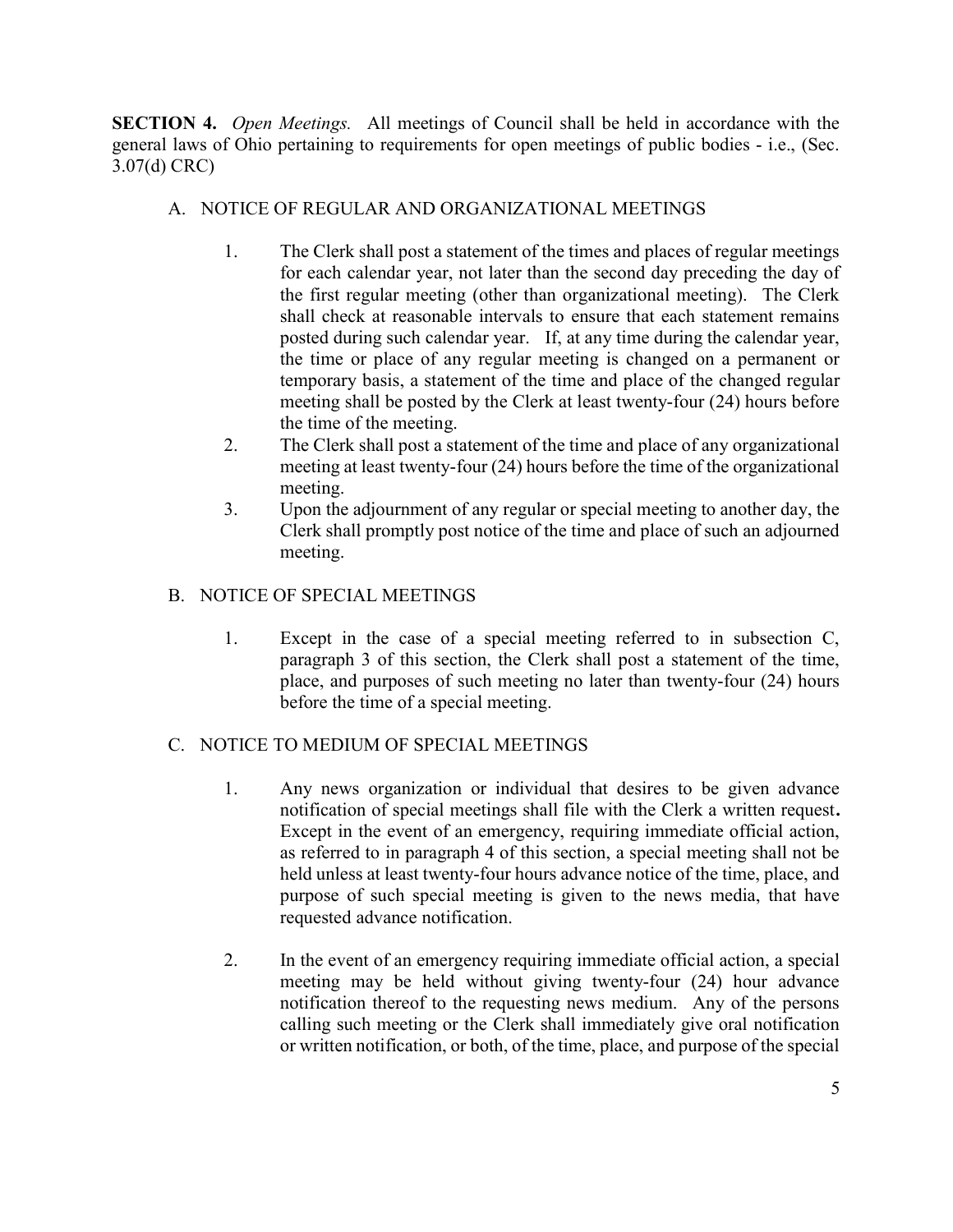meeting to the news medium that has requested advance notification. The notification of any such special meeting shall state the general nature of the emergency requiring immediate official action.

#### D. GENERAL

- 1. Any person may visit or telephone the Office of the Clerk during regular office hours to determine, based on information available at the time, the time and place of regular meetings, the time, place, and purpose of any then known special meetings, and whether the available agenda of any future meeting states that any specific type of public business is to be discussed at such meeting.
- 2. Any notification provided herein to be given by the Clerk, may be given by any person acting on behalf of the Clerk.
- 3. A reasonable attempt at notification shall constitute compliance with these Rules.
- 4. To better insure compliance with these Rules, it shall be the responsibility of the President of Council and Committee Chairpersons to advise the Clerk in a timely manner of future meetings and the subject matters to be discussed.

## ARTICLE III - OFFICERS

#### SECTION 1. President of Council

- A. The President of Council shall be elected from the City at large to a four year term of office. (Sec. 3.04 (a) CRC)
- B. The President of Council shall be the presiding officer of Council, but shall vote on any matter before Council only in the event of a tie vote among the members of Council. (Sec. 3.04 (b) CRC)

#### SECTION 2. President Pro Tempore

- A. Council shall appoint, as a part of its organizational process and by a majority vote of its members, a member of Council to serve as the President Pro Tempore of Council and to serve at the pleasure of Council. (Sec. 3.05 (a) CRC)
- B. The President Pro Tempore shall serve as the presiding officer of Council during the temporary absence or disability of the President of Council, but while so serving, shall retain the power to vote on all matters before Council. (Sec. 3.05 (b) CRC)
- C. In the absence of both the President of Council and the President Pro Tempore of Council, an acting presiding officer shall serve as follows: Chairman of the Finance and Administration Committee, Chairman of the Public Service and Transportation Committee, Chairman of the Public Safety, Law and Courts Committee, Chairman of the Development, Parks and Recreation Committee.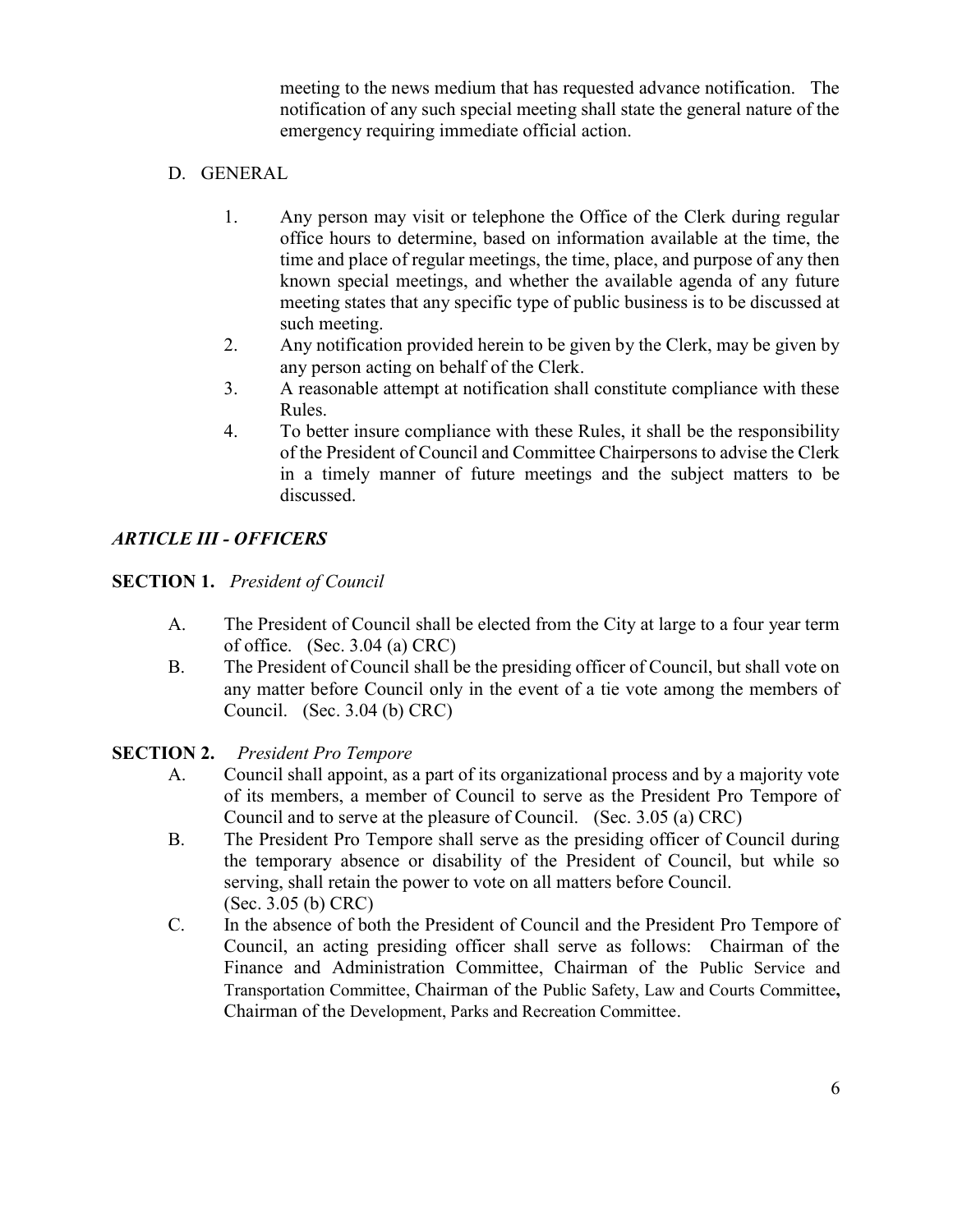#### SECTION 3. Clerk of Council.

Council shall appoint, by a majority vote of its members, a person to serve as the Clerk of Council, to serve at the pleasure of Council. (Sec. 3.06 CRC)

The Clerk of Council shall:

- A. Attend Council meetings regular and special.
- B. Prepare a Record of Proceedings of all Council meetings, which shall be termed the minutes or journal, and be the custodian of such records. Meetings of City Council shall be recorded and recordings made of meetings shall be retained in accordance with the City's Record Retention Schedule.
- C. Prepare an agenda for each regular meeting of Council and Committees.
- D. Furnish all transcripts, orders, and certificates, which may be properly required, and shall be entitled to charge for all attested certificates and transcripts, the same fees that are allowed by law to county officers for similar services provided the same shall be furnished free of charge, when ordered by Council, or required by any Councilmember or City Official, in the execution of official duties.
- E. Assign numbers to all ordinances and resolutions, when such legislation is proposed. Number assignments will be referenced in the official minutes of Council proceedings.
- F. Maintain a permanent record of all ordinances or resolutions, by appropriate notation, show passage or rejection, subsequent repeal, and amendment thereof.
- G. Perform all clerical duties incidental to the office.
- H. Be available during the hours specified by Council.
- I. Perform such other duties as directed by Council.

## SECTION 4. Assistant Clerk of Council.

An Assistant Clerk of Council shall be appointed by a majority vote of Council and shall serve at the pleasure of Council. The Assistant Clerk of Council shall assume the duties and responsibilities of the Clerk of Council in their absence or at their request.

## ARTICLE IV - COMMITTEES

SECTION 1. Standing Committees. Council shall have the following standing committees with the responsibilities as shown:

#### A. FINANCE AND ADMINISTRATION COMMITTEE

City Auditor: taxation; bond and note sales, banking, financial services, Comprehensive Annual Financial Report (CAFR), appointments to Income Tax Board of Review Clerk of Council: Records Commission

Department of Computer Systems: city-wide technology services

Civil Service Commission, Department of Human Resources: general employment policies, personnel policies, insurance

Mayor's Office: Miscellaneous city-wide, general policies or code amendments, annual budget

Other: Appointment of elected officials, appointments to other non-designated Boards/Commissions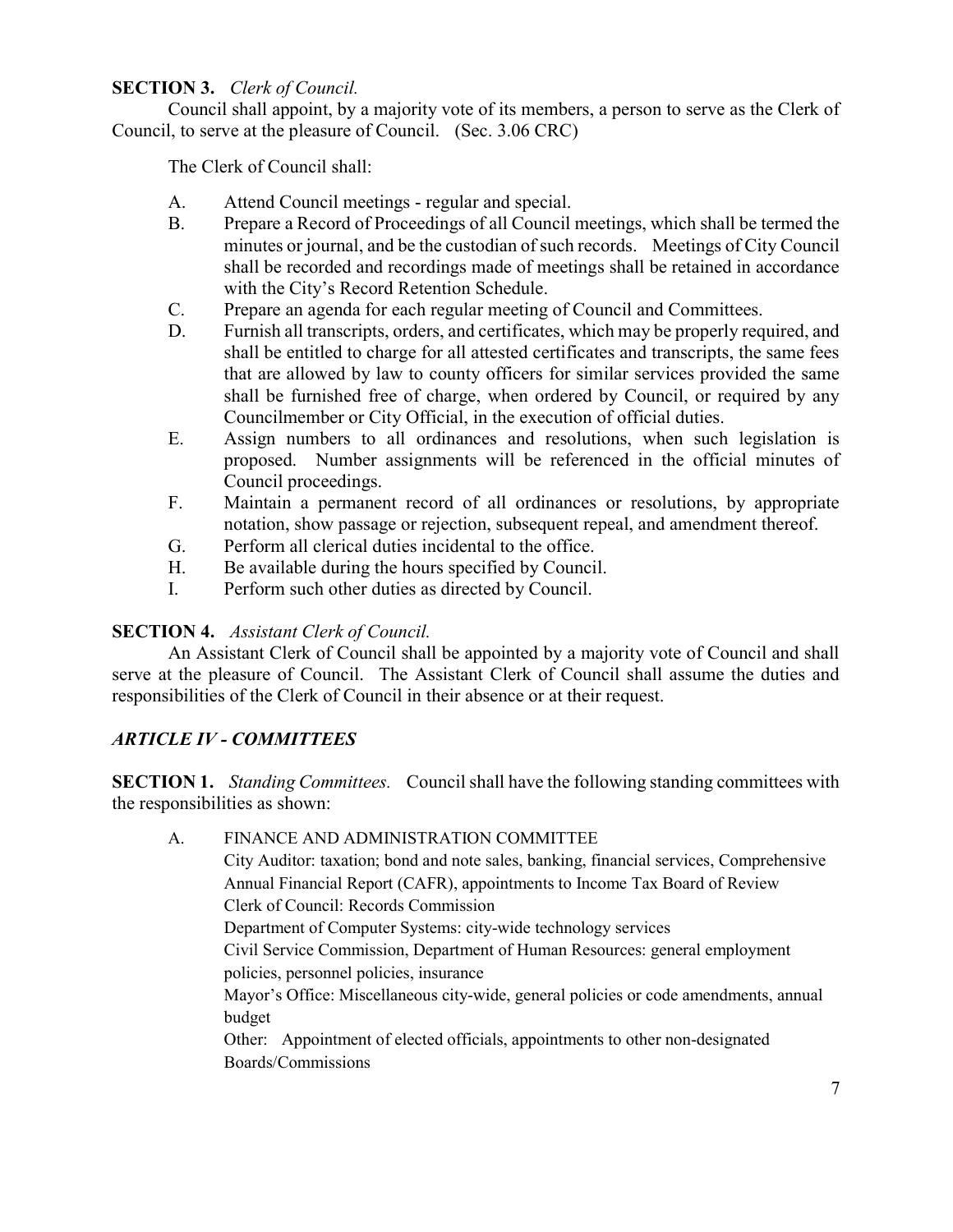B. PUBLIC SAFETY, LAW AND COURTS COMMITTEE Department of Public Safety: Director's Office, fire district agreements/appointments. Division of Police: Collective bargaining agreements, salary ordinances for safety personnel, facilities/equipment purchases and improvements City Attorney's Office Mayor's Court

#### C. PUBLIC SERVICE AND TRANSPORTATION COMMITTEE Department of Public Service: Director's Office, City Engineer and Divisions of Street, Water/Wastewater, and Maintenance. Water/Sewer rates/agreements, refuse collection service contracts, intergovernmental agreements for infrastructure improvements, ODOT, MORPC, etc. Building Division: code compliance programs and abatement assessments Planning and Zoning Division: planning and zoning code, zoning district changes, Planning Commission and Board of Zoning and Building Appeals appointments

#### D. DEVELOPMENT, PARKS AND RECREATION COMMITTEE

Development Department: Director's Office, economic development agreements (EDAs); Tax Incentive Review Council (TIRC); CRAs (including residential CRAs); intergovernmental cooperative development agreements, matters pertaining to industrial/commercial/residential development Parks and Recreation Department: Director's Office, Division of Parks Maintenance, Parks & Recreation Department appointments, recreation programs, Senior Center, community festivals, Livingston House, convention and visitor's Bureau, Reynoldsburg-Truro Historical Society, matters pertaining to general civic improvement, beautification, and other special civic assignments

Requests for new employee(s) shall be considered by the committee responsible for the department requesting the new employee(s). Salary amount(s) should be included on the legislative file for consideration by this committee, prior to referring the topic to the Finance Committee for funding.

#### SECTION 2. Special Committees

A. Special Ad Hoc Committees. The President of Council may, from time to time, appoint special committees for limited purposes, subject to the approval of a majority of Council. The statement of purpose for all special Ad Hoc committees shall contain a section setting forth the length of time required to complete their special purpose.

B. Special Representative. The President of Council may, from time to time, appoint a representative from Council to assess such areas as (but not limited to) constituent services, technological capabilities, and budgetary matters. The purpose of this assessment is to facilitate better communication between the constituents and Council. The representative will report to the President of Council within the time period set by the President for further action by Council, if necessary.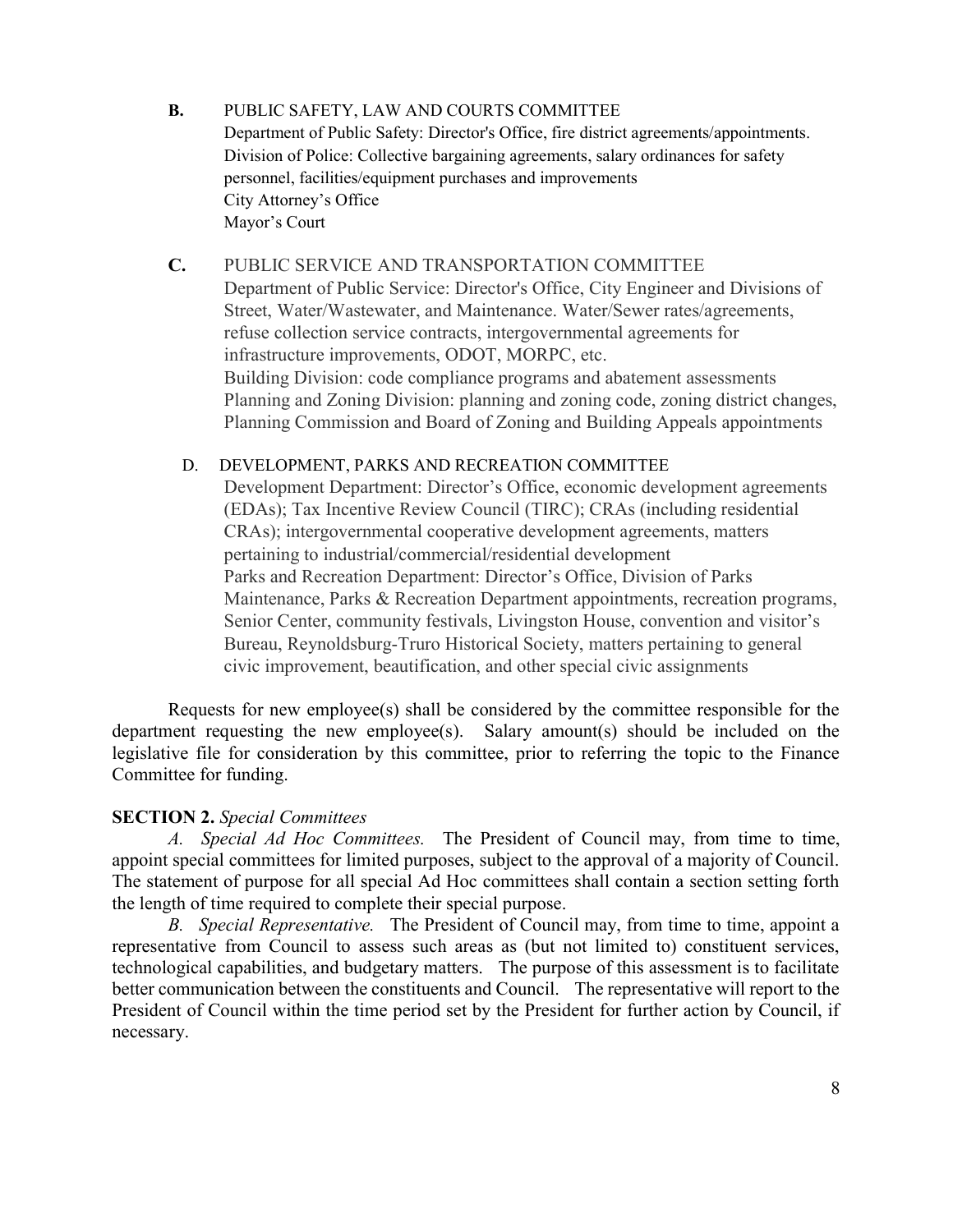SECTION 3. Composition of Committees. Standing and special committees shall consist of not less than three (3) members of Council, recommended by the President of Council and approved by a majority vote of Council at its organizational meeting. Such approved committee membership shall be in effect until such time as Council committees reorganize, except that any member who resigns or for any reason cannot serve, must be replaced by a majority vote of Council. The Finance and Administration Committee shall be staffed with a member of each of the following committees - Chairpersons of the Development, Parks and Recreation Committee, Public Service and Transportation Committee, and Public Safety, Law and Courts Committee, to promote continuity of purpose and aims between the four standing committees. Each committee shall select their own chairperson. The President of Council shall be an ex-officio member of all committees and shall vote on any action only in case of a tie vote.

#### SECTION 4. Duties of Committee Chairperson

- A. The Chairperson, as selected in Article IV, Section 3, shall preside over all committee meetings.
- B. The Chair shall:
	- 1. Appoint a vice-chair to serve in the chair's absence.
	- 2. With the assistance of the Clerk, prepare agendas, meeting minutes and provide supporting materials that are germane to the discussion of items on the agenda, not less than two days before the next scheduled meeting.
	- 3. Be the sponsor of new legislation unless the Chair designates another member of the Committee to sponsor the new legislation.
	- 4. Be responsible that legislation will not be sent from committee to Council, except by a majority vote of the committee. Legislation will either be forwarded to the Consent Agenda or Regular Agenda.
	- 5. With the assistance of the Clerk, be responsible for maintaining an up-todate status of all legislation directed to the committee or redirected to the committee by Council, as needed, until such time as legislation has received final approval or disapproval by Council, or is declared null and void by the authority of Article VII, Section 8A.
	- 6. When directed by the President of Council to conduct a study or survey, assure that the subject matter is continued on the agenda as an active discussion item, until such time as the committee report or resultant proposed legislation has been presented to Council.
	- 7. If desired, appoint as many citizen advisory members as may be necessary; however, no citizen advisory members shall vote on the recommendations of the committee, but may concur in either the majority or minority reports.

SECTION 5. Committee Agendas. Items to be considered by committees or approved requests, including supporting documentation, shall be received by the Clerk no later than 5:00 p.m. seven (7) days prior to the Committee Meeting. Unless of an emergency nature, no material will be received by Council on the meeting night. All officers of the municipality and members of the public are urged to cooperate with the Clerk in making the agenda complete and accurate. The person requesting the item, or a designee, shall attend the committee meeting to discuss the item.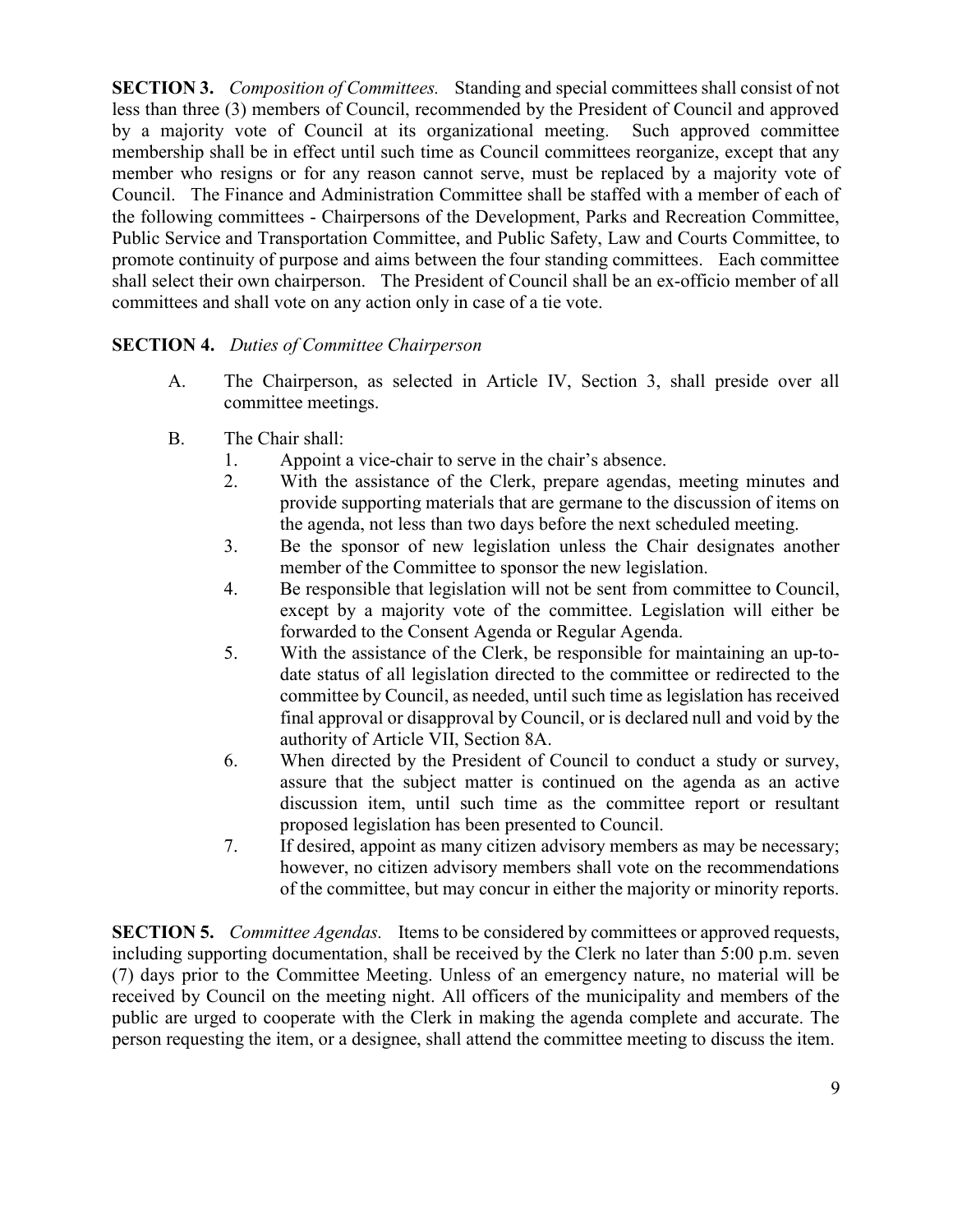SECTION 6. Committee Meetings. Meetings of all committees of Council shall be public meetings, and whenever possible, shall be held in public buildings within the City of Reynoldsburg; however, each committee, by a majority of its voting members, may elect to hold meetings wherever it deems necessary to properly further its assigned purpose. All committee meetings will be convened by the Chair of such committee, or by two (2) voting members, giving notice of the date, time, and place to all members of the committee and the Clerk. The Clerk shall notify all members of Council of all committee meetings. Any member of Council shall have the right to sit with any committee, present information, take part in any discussion, and question witnesses; however, members of Council shall have a vote only when regularly assigned to such committee.

SECTION 7. Committee of the Whole. Council committees may meet as a Committee of the Whole to consider the agenda of any Committee, if a quorum of an individual committee is not present at the meeting, provided that four members of Council are present. Succession to chair a Committee of the Whole meeting shall be: Committee Chairperson, Vice-Chairperson, senior member of Committee, or senior member of Council. When meeting as a Committee of the Whole, each member present shall retain the right to vote.

SECTION 8. Mandatory Referral. All ordinances and resolutions shall be referred to an appropriate committee for review and recommendation for adoption or denial prior to final action being taken by Council. This provision may be suspended by an affirmative vote of a threefourths majority of Council (CRC 4.04). Legislation awarding contracts are exempt from Mandatory Referral. (See CRC 8.04 (b)) EXCEPTION: When circumstances are warranted, legislation can be amended with emergency language and considered for adoption without suspension of the provision provided appropriate committee members are present and the topic has been discussed at least once in committee.

## ARTICLE V - COUNCIL AGENDA

SECTION 1. Content. Before adoption of an ordinance or resolution, the committee chairperson or Clerk of Council may request the City Attorney review an ordinance to determine if it is a valid exercise of legislative authority.

SECTION 2. *Preparation*. The agenda for all meetings of Council shall be prepared by the Clerk, under the guidance of the President of Council, with the assistance of the President Pro Tempore of Council. No item requiring action may be placed on the agenda later than seven (7) days before a regular meeting and less than twenty-four (24) hours prior to the time of a special meeting, unless as considered in Section 4 of this Article. Unless the subject is of an emergency nature, no material will be received by Council on the meeting night.

**SECTION 3.** Delivery. It shall be the responsibility of the President of Council to make sure that the agenda is delivered to the members of Council on the Friday before a regular meeting, and not less than twenty-four (24) hours prior to the time of a special meeting.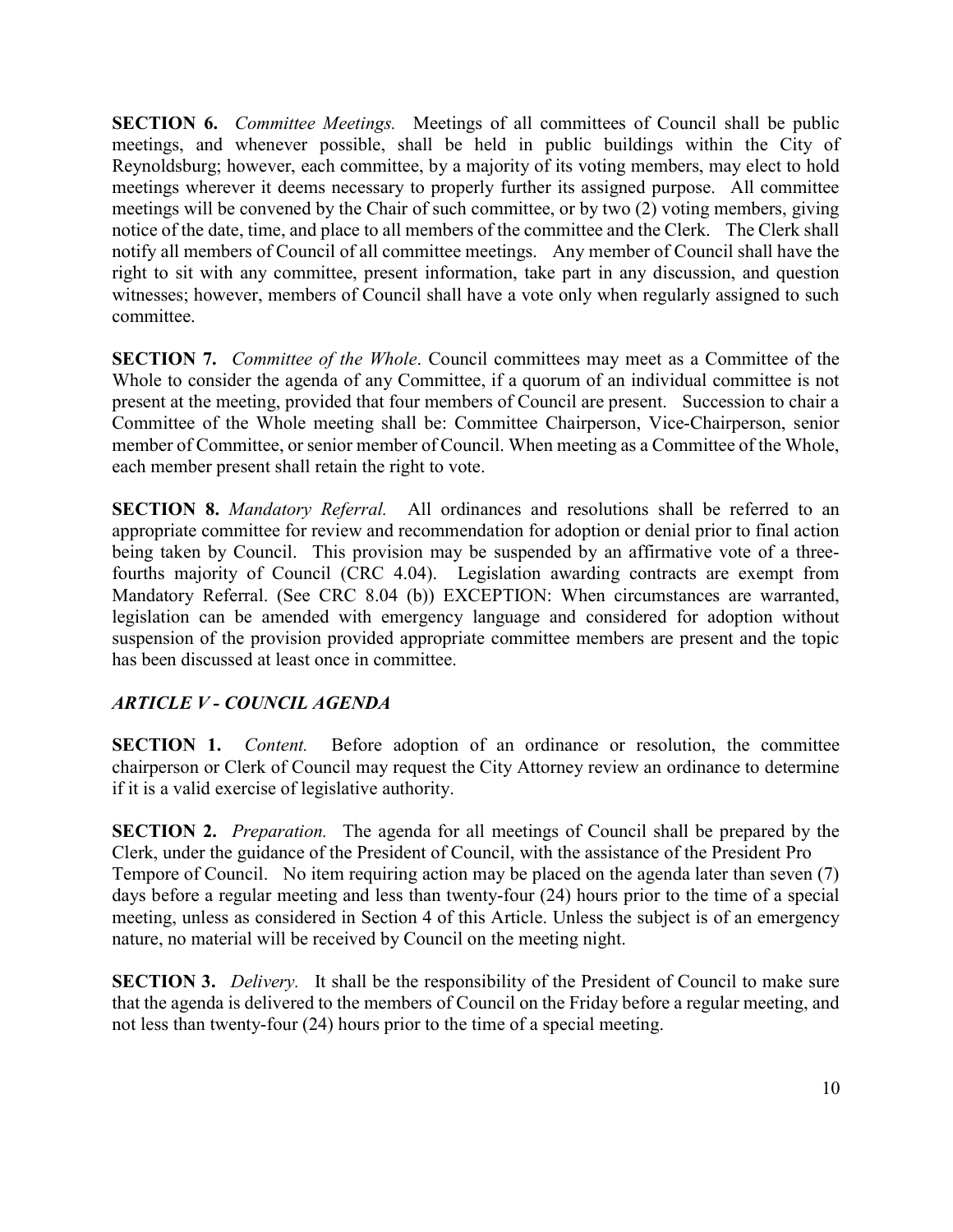SECTION 4. *Changes*. Any change to the published agenda shall not be made, other than by a majority vote of Council, on a motion to amend, which shall not be debatable, except for a brief statement of necessity, by the maker of the motion. Such motion shall require no second.

All matters listed under Item 10, Consent Agenda, are considered to be routine by the City Council and will be enacted by one motion. There will not be separate discussion of items listed on the Consent Agenda. However, if discussion is desired on a particular item(s), that item will be removed from the Consent Agenda and will be considered separately.

The Clerk of Council shall read aloud the items considered as part of the Consent Agenda before there is a motion for approval.

A typical motion for approval: "I move that the Consent Agenda items 'a' through 'e' be approved as indicated," followed by a roll call vote, or a typical motion to remove an item might be, "I move that we approve the Consent Agenda items 'a' through 'e' with the exception of item 'c'," followed by a roll call vote.

SECTION 5. Order of Business. The agenda should reflect the following order of business:

Roll Call Approval of Agenda Approval of Minutes Community Comments/Presentations Communications **Motions** Reports City Officials Standing Committees Special Committees Legislative Action One Reading Only Consent Agenda Procedural readings: First readings Second readings Legislative Action: Third readings Other Council Matters Adjournment

It should be noted, that this section is directory in nature and not mandatory, and is subject to the discretion of the presiding officer.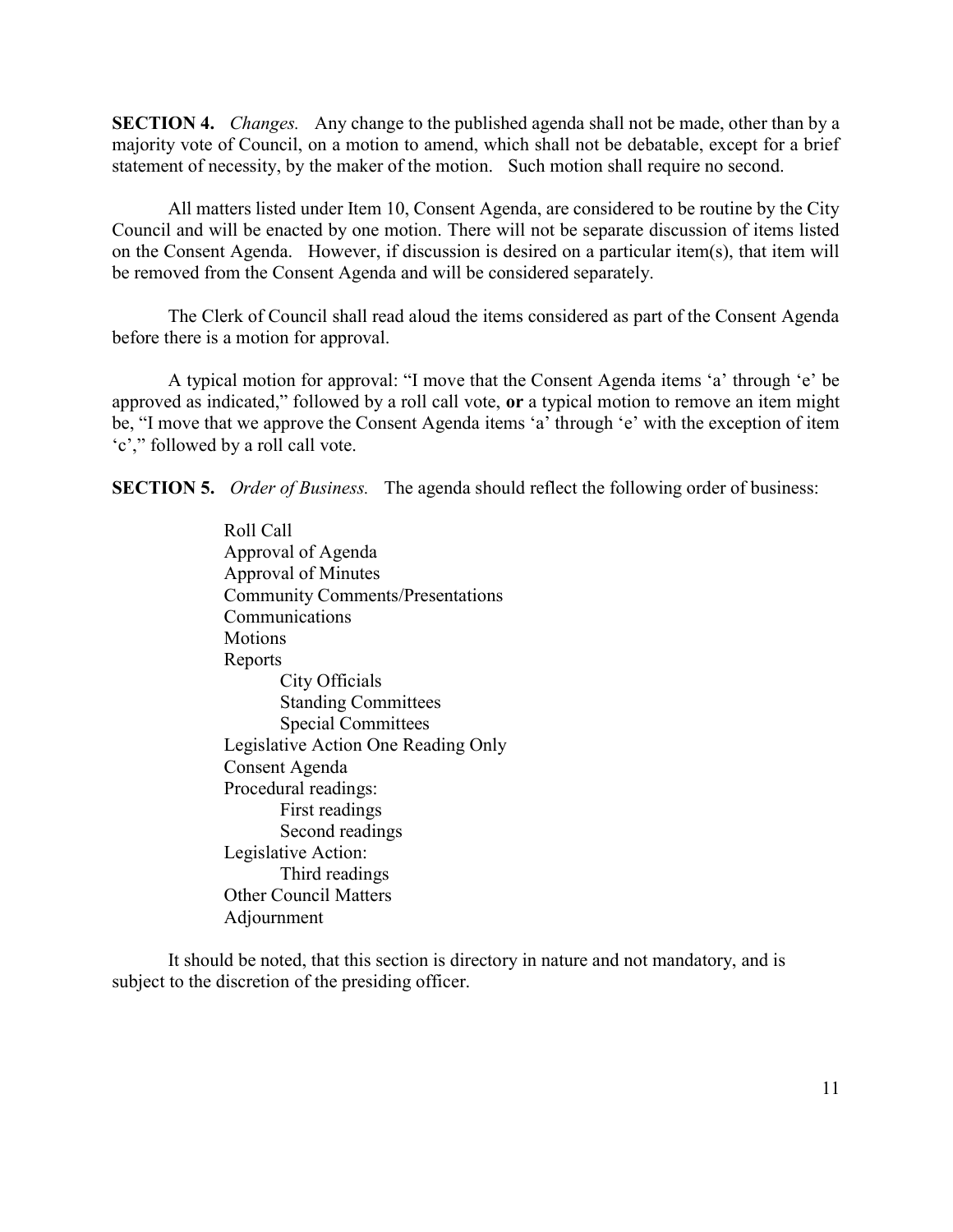#### ARTICLE VI - RULES OF ORDER

SECTION 1. *Rules of Order.* All deliberations of Council shall be governed by the Constitution of the United States, the Constitution of the state of Ohio, the Revised Code of Ohio, the City of Reynoldsburg Charter, duly enacted ordinances and resolutions of the City of Reynoldsburg, Ohio, the Rules of Council of the City of Reynoldsburg, Ohio as contained herein, and in those areas of parliamentary procedure not specifically set forth in the foregoing documents, Roberts Rules of Order, Newly Revised.

#### ARTICLE VII – LEGISLATION

#### SECTION 1. Definitions.

| Ordinance:                     | Refers to the type of action by Council, which is of a general or permanent<br>nature, creates a right, grants a franchise, or involves the expenditure of<br>money, the levying of a tax, or authorizes the purchase, lease, sale, or<br>transfer of property.                                   |
|--------------------------------|---------------------------------------------------------------------------------------------------------------------------------------------------------------------------------------------------------------------------------------------------------------------------------------------------|
| Resolution:                    | Refers to a declaration of intent or purpose, the authorization of some<br>temporary act or administrative procedure. A resolution may initiate,<br>direct, or carry out administrative duties and functions, which are granted                                                                   |
|                                | to the legislative body under statutory laws, the City of Reynoldsburg<br>Charter, or municipal ordinance.                                                                                                                                                                                        |
| Motion:                        | Refers to an action used to conduct the business of Council, in procedural<br>matters, for elections conducted among Council members, appointments by<br>Council, resolutions of expression by Council, decisions not requiring<br>ordinance or resolution, and as otherwise provided in the CRC. |
| Majority:                      | Four (4) members of Council shall constitute a majority for the normal<br>transaction of business.                                                                                                                                                                                                |
| 2/3 Majority:<br>3/4 Majority: | A two-thirds $(2/3)$ majority shall mean five $(5)$ members of Council.<br>A three-fourths $(3/4)$ majority shall mean six $(6)$ members of Council.                                                                                                                                              |
|                                |                                                                                                                                                                                                                                                                                                   |

SECTION 2. Form of Action of Council. Except as otherwise provided in the CRC, action of Council shall be by ordinance, resolution, or motion. Motions shall be used to conduct the business of Council, in procedural matters, for elections conducted among Council members, appointments by Council, and as otherwise provided in the CRC. All other action shall be taken by ordinance or resolution. No action of Council shall be invalidated merely because the form thereof fails to comply with the provisions of this Section - i.e. (Sec. 4.02 CRC).

SECTION 3. Introduction of Legislation. Any member of Council may introduce any ordinance or resolution, at a regular or special meeting, which shall be in written or printed form, and shall contain a concise title - i.e. (Sec. 4.02 CRC).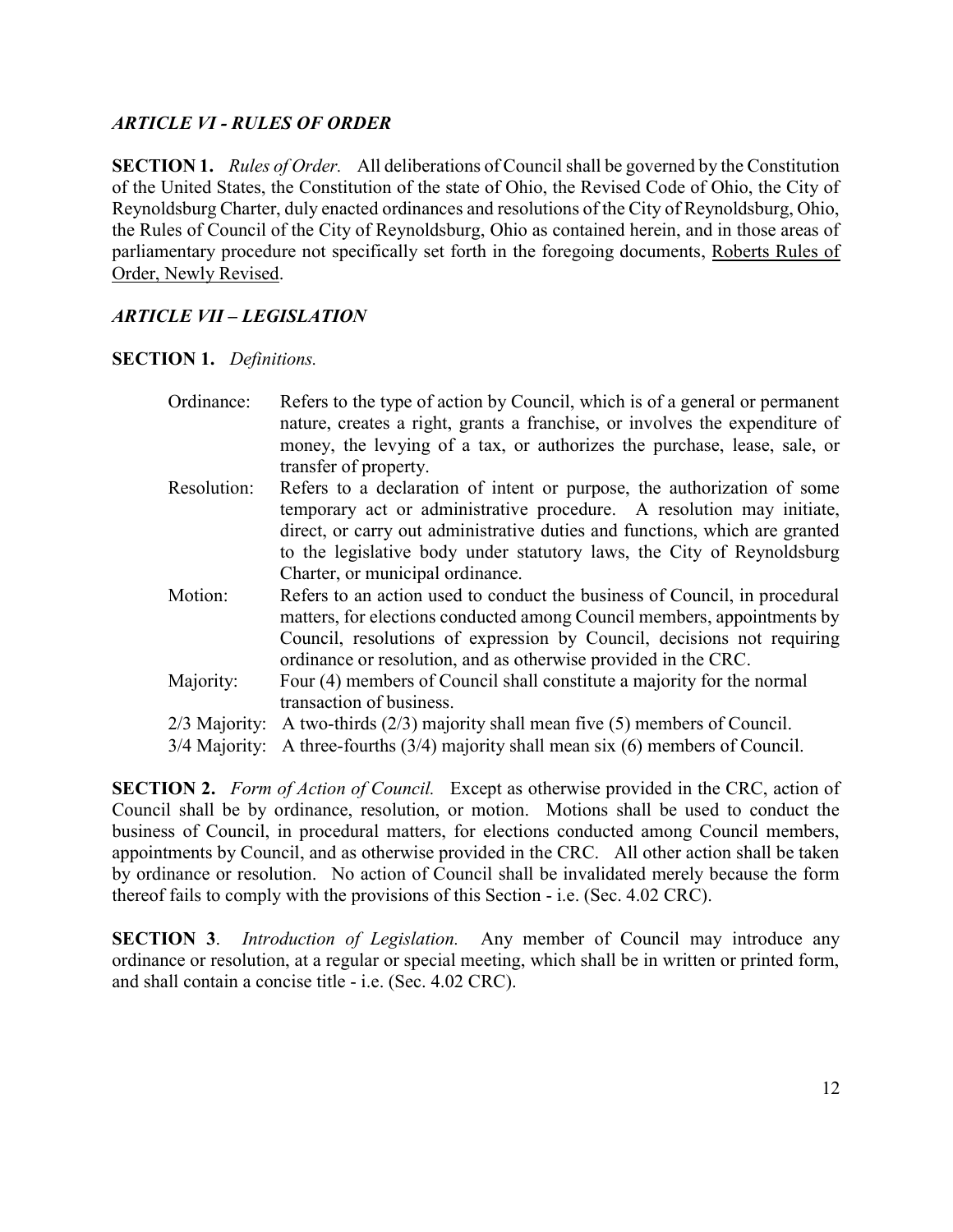#### SECTION 4. Form of Ordinances and Resolutions.

- A. The form and style of ordinances and resolutions shall be determined by the Rules of Council.
- B. Each ordinance or resolution shall contain only one subject, which shall be expressed in its title, provided that appropriation ordinances may contain the various subjects, accounts, and amounts for which monies are appropriated, and that ordinances and resolutions, which are codified or re-codified, are not subject to the limitation of containing one subject - i.e. (Sec. 4.02 CRC).
- C. Resolutions, primarily and exclusively for recognition, shall be adopted upon a favorable vote at the first reading.

#### SECTION 5. Reading Ordinances and Resolutions.

- A. Each ordinance and resolution shall be read on three different days, occurring with at least one week between readings, unless Council suspends this rule concerning readings by a vote of at least three-fourths of the members of Council, provided that ordinances and resolutions passed as emergency measures need not conform to this subsection, but shall be read at one meeting of Council.
- B. Ordinances and resolutions shall be read by title only, unless Council determines that a reading shall be in full by a majority vote of its members - i.e. (Sec. 4.04 CRC).
- C. Suspension. Any provision of this Article, except as noted in Section 4, may be suspended by an affirmative vote of a three-fourths majority of Council (CRC 4.04).

SECTION 6. *Vote Required for Passage*. The vote on the question of passage of each ordinance, resolution, and motion shall be taken by "ayes" and "nays," and entered into the Journal. No vote shall be passed without concurrence of a majority of the members of Council. Each emergency ordinance or resolution and each ordinance or resolution vetoed by the Mayor, which is subsequently approved by Council over-riding the Mayor's veto, shall require the affirmative vote of at least two-thirds of the members of Council for enactment.

SECTION 7. *Emergency Legislation*. Each emergency ordinance or resolution shall determine that the ordinance or resolution is necessary for the immediate preservation of the public peace, health, or safety or that its passage is urgently required for the financial needs of the City's government and shall contain a statement of the necessity or urgency requiring its passage as an emergency measure - i.e. (Sec. 4.07 CRC).

If an emergency ordinance or resolution shall fail to receive the required two-thirds affirmative vote, but receives the necessary majority for passage as non-emergency legislation, it shall become effective as non-emergency legislation.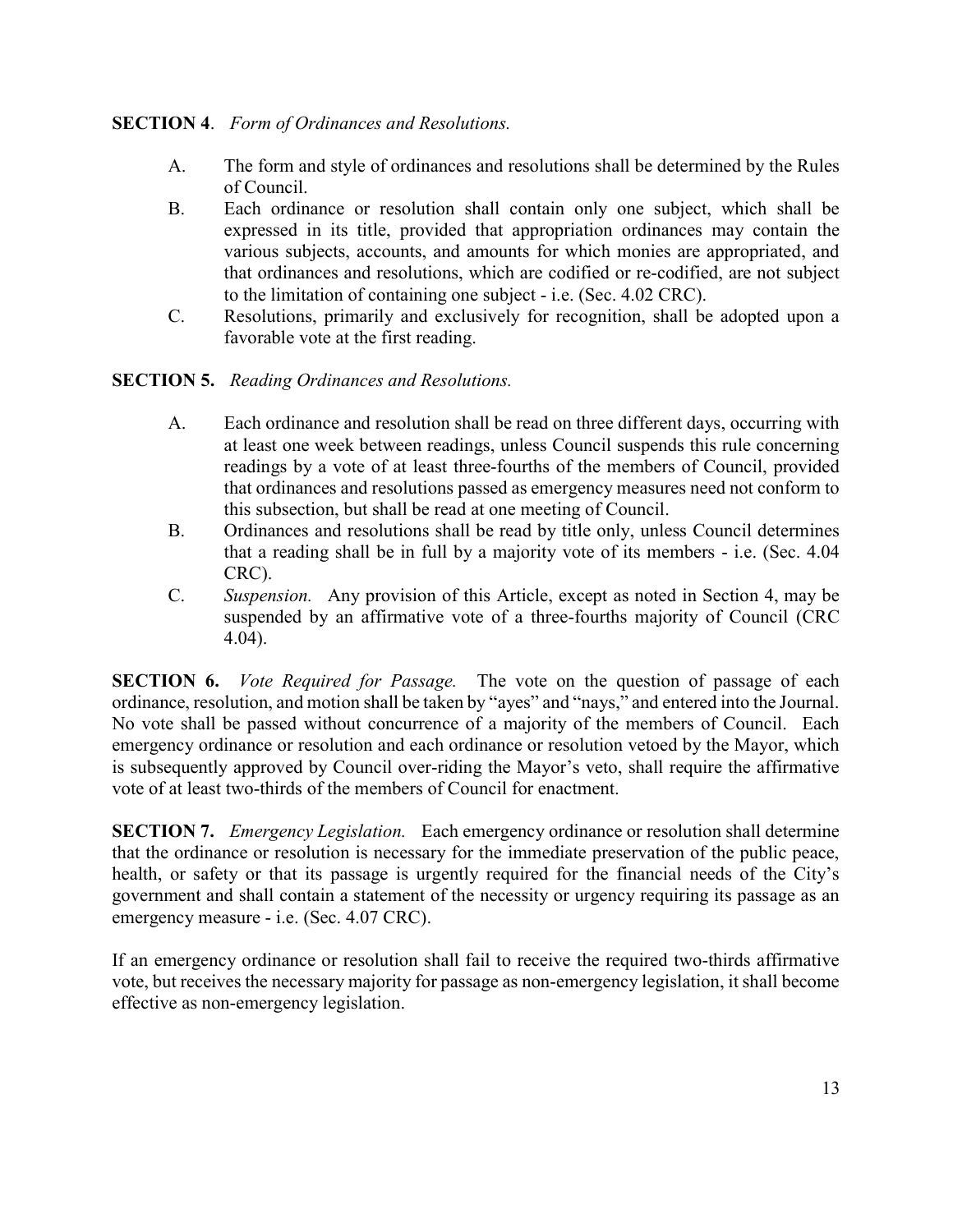### SECTION 8. Pending Legislation.

A. All ordinances, resolutions, and motions that have been postponed in excess of six (6) months shall be considered null and void. Any further action on the subjects covered shall be reintroduced as new legislation.

**SECTION 9.** Amending Legislation. Amendments to proposed legislation shall be made at a Council meeting or appropriate Committee meeting.

SECTION 10. Reconsidering. An action of Council can be reconsidered by the implementation of a Vote to Reconsider. Such a motion shall be made by a member of the prevailing side and done at (1) the same meeting or (2) the next meeting of Council following the meeting, at which the action to be reconsidered, occurred. A member of the prevailing side is defined as a member who voted for an action that passed or against an action that was defeated.

SECTION 11. Publication. A summary of every ordinance or resolution shall be published on the City's website within fourteen days after its final passage and no other publication shall be required.

## ARTICLE VIII - RULES OF DISCUSSION

**SECTION 1.** Policy. Council will provide an opportunity for the public to address Council on agenda and non-agenda items. However, in order to expedite business, the rules of discussion contained in this Article are set forth as the official policy of Council. Speaker slips shall be filled out completely including name, address, organization represented, if any, the agenda item to be addressed, the subject, if the person wishes to address a non-agenda item, and shall be filed with the Clerk of Council prior to the start of the meeting.

SECTION 2. Duty of Presiding Officer. The Presiding Officer shall recognize Councilmembers and other persons, who wish to address Council, prior to such member or person taking the floor. All persons, not personally known by Council, shall furnish their name, address, and the reason for their appearance upon request of the Presiding Officer prior to being recognized.

The Presiding Officer may utilize the following rules when exercising control of the discussion on any ordinance, resolution, motion, or when a member of the public wishes to address Council:

- A. All Councilmembers shall speak only from their place at Council table, while all other persons addressing Council shall do so from a place so designated;
- B. No public person shall be permitted to speak longer than three minutes at any one time or no longer than a total of five minutes;
- C. No public person shall be permitted to speak more than two times;
- D. No public person shall be permitted to speak a second time until all persons have been given the opportunity to be heard at least once;
- E. If the subject does not concern the legislative responsibilities of Council, the Presiding Officer may refer the person to the proper administrative officer, another public forum, or deny the request to speak;